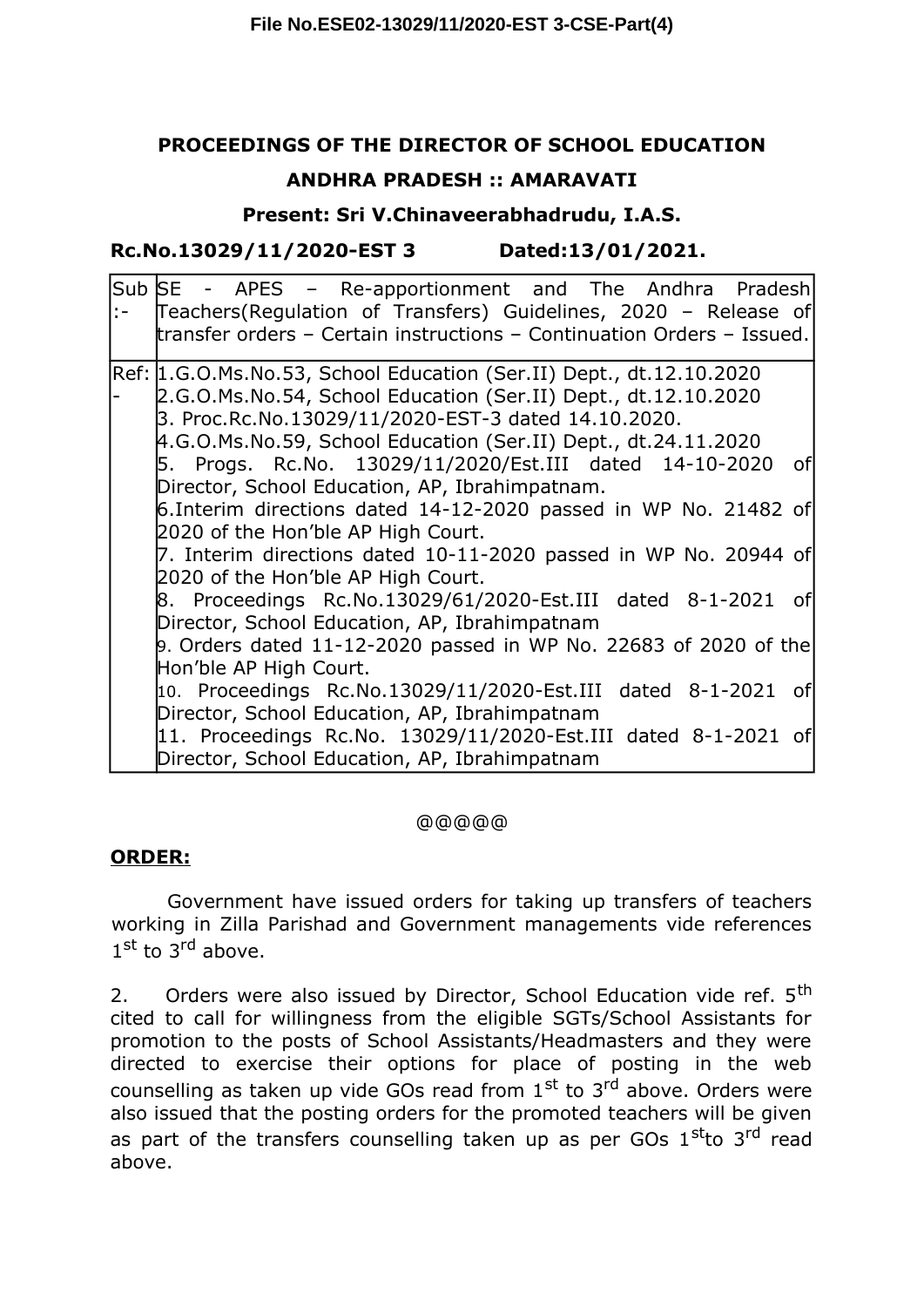3. Certain SGTs/School Assistants have given their willingness for promotion and exercised their options for place of posting in the promoted cadre through online.

4. Meanwhile certain School Assistants (Telugu) and School Assistant (Hindi) have approached Hon'ble High Court in WP No.21482/2020 seeking orders for showing the vacancies of those School Assistants upgraded during 2019 and also all the vacancies filled up through promotion from July 2019 onwards. The Hon'ble AP High Court has issued the following interim directions:

*Directed to show the places where vacancies arise for general transfers of the teachers including such of those places where promoted individuals were posted during the year 2019 by 3-12- 2020, such vacancy position shall be displayed at the time of the proposed counselling.*

5. Hence in compliance to the above interim directions, a revised schedule has been communicated for displaying all the vacancies and for submitting individual options by the teachers for effecting the transfers of School Assistants (Telugu) and School Assistants (Hindi) in the districts of Guntur, Krishna, Prakasam, Nellore, Kadapa, Chittoor and Kurnool vide this office progs. Rc.No.13029/61/2020-Est.3 Dated 8-1-2021.

6. In case of Kurnool district, certain School Assistants (Physical Education) have approached the Hon'ble AP High Court in WP No. 20944 of 2020 and the Hon'ble AP High Court passed orders:

*The respondent authorities are directed to consider the objections and grievances if any filed by any one of the affected while undertaking the exercise of transfers pursuant to GO No.54 School Education (Ser.II) department dated 12-10-2020.*

7. In case of Kurnool district, orders were issued vide ref. $11<sup>th</sup>$  cited, to District Education Officer, Kurnool to comply with the orders of the AP High Court in WP No. 20944 of 2020 and the transfers schedule for School Assistants (Physical Education) in Kurnool district is being reissued.

8. Further, certain headmasters have approached Hon'ble AP High Court in WP No.22683 of 2020 challenging the amendment issued with regard to the criteria of transfer for Grade II Headmasters in completing 5 years of service in stead of completing 5 academic years as on 1-10-2020 and the Hon'ble AP High Court passed the following interim directions:

*In the meanwhile, the respondents shall permit the petitioners to participate in the counselling for the post of Grade II Headmasters in accordance with the unamended GO Ms.N o. 54, School Education (Ser.III) department dated 12-10-2020 and without reference to the amendment carried out in GO Ms.No. 59, School Education*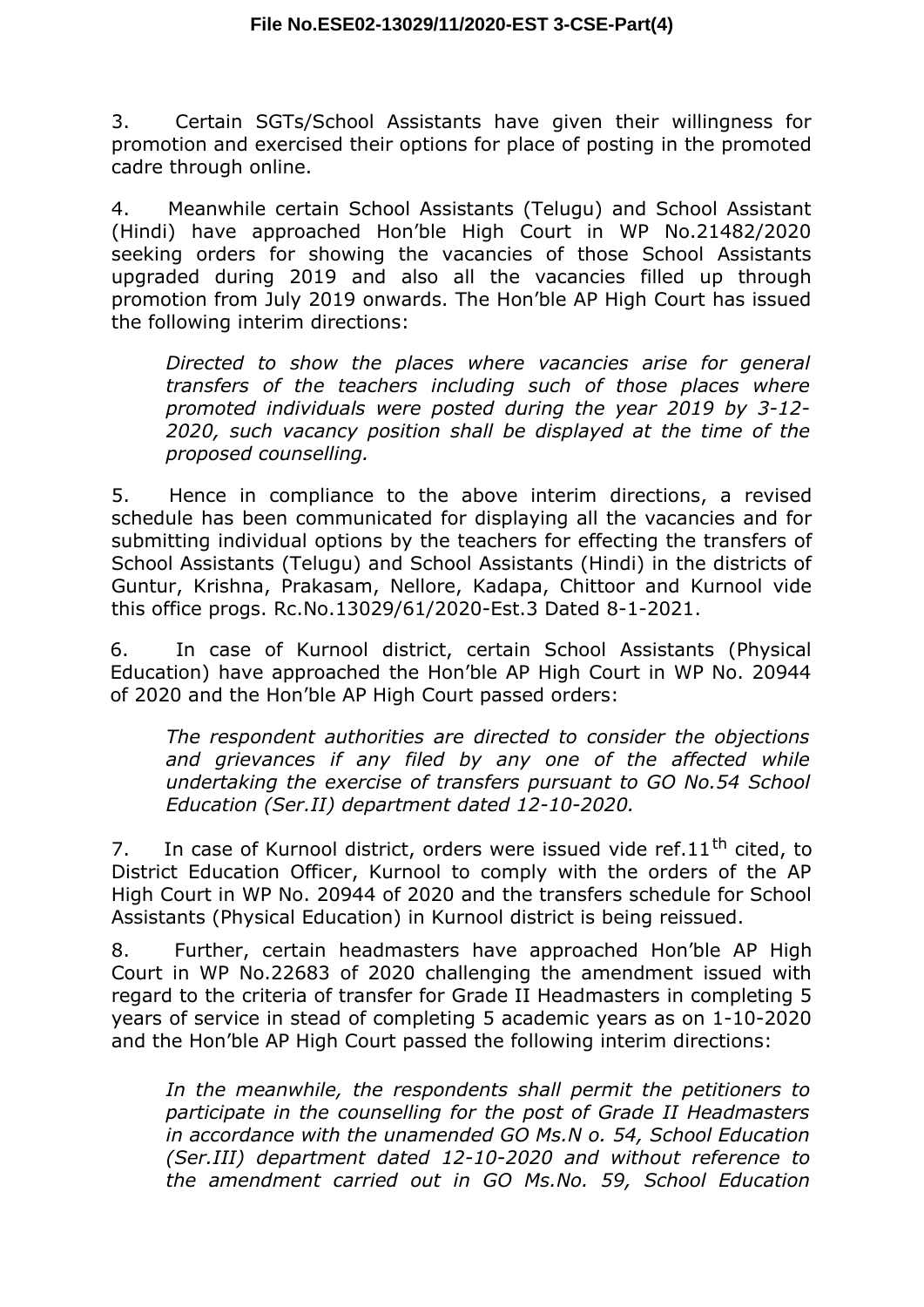*(Ser.III) Department dated 24-11-2020 pending further orders.*

9. Hence in compliance to the above interim directions, a revised schedule has been communicated for effecting the transfers of headmasters Gr.II vide this office progs. Rc.No.13029/11/2020-Est.3 Dated 8-1-2021.

10. Since the transfers of the grade II headmasters are now rescheduled, those School Assistants who have given willingness for the place of posting in their promoted cadre, i.e., as headmaster Gr.II remain without a place of posting even though they get promoted as Headmasters Gr.II. Further, after getting promotion as Headmasters Gr.II they now will have to re-exercise their option as per the revised schedule communicated vide reference 10<sup>th</sup> cited.

11. Further, since all the transfers are now being taken up through an automated process of web counselling, if one cadre does not get promoted, the entire chain gets affected. It means, if the school assistants do not get promoted as headmasters Gr.II, some of their present posts will not become arising vacancies and those SGTs that have opted for those vacancies may not get their place of choice.

12. It further means that, since the whole transfers process is a chain it may get affected because of the revised schedule issued by Director, School Education vide reference  $8<sup>th</sup>$  and  $10<sup>th</sup>$  cited above for the Headmasters and School Assistants. The process of transfers has already got delayed due to various reasons and if further delayed, it would affect the functioning of the educational institutions under Zilla Parishad and Government in the state.

13. The Director, School Education has to comply with the orders issued by the Hon'ble High Court in the above WPs and accordingly he has complied with them. '

14. However, he also has a responsibility to ensure that those transfers that are not covered by the orders of the Hon'ble High Court are carried out as scheduled.

15. Hence, after carefully examining the entire issue, the following orders are hereby issued to the Regional Joint Directors of School Education and District Education Officers in the state:

#### **In case of promotions to School Assistants (Telugu) and School Assistants(Hindi) in the districts of Guntur, Krishna, Prakasam, Nellore, Kadapa, Chittor and Kurnool**

a. Adhoc promotions shall be ordered to all the SGTs that have given willingness for promotion as School Assistants (Telugu) and School Assistant (Hindi) in the districts of Guntur, Krishna, Prakasam, Nellore, Kadapa, Chittoor and Kurnool by the District Education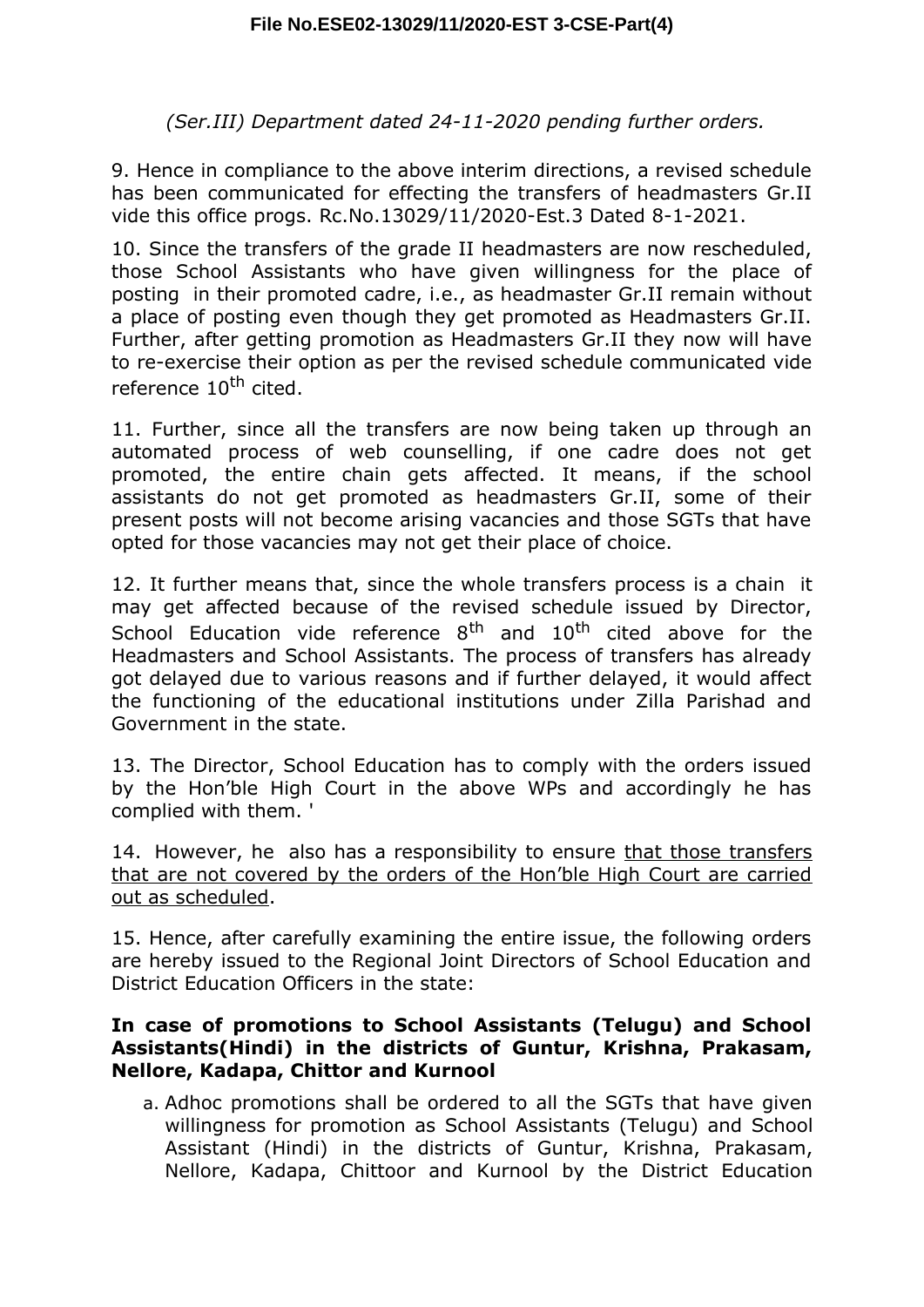Officers concerned.

- b. Once the SGTs get promoted as School Assistants (Telugu) and School Assistants (Hindi)in the districts of Guntur, Krishna, Prakasam, Nellore, Kadapa, Chittoor and Kurnool shall have to exercise their options once again for posting as School Assistants (Telugu) and School Assistants (Hindi) in those districts for taking up transfers counselling as per the revised schedule.
- c. Till such time the District Education Officers concerned are requested to show the SGTs promoted as School Assistants (Telugu) and School Assistants (Hindi) against any existing vacancy of equivalent cadre in the schools located in Cat.III and Cat.IV areas for the purpose of drawing salaries in the promoted cadre.
- d. The teachers shall be informed that this allotment is purely adhoc and they will be reallotted as per their place of option and when the transfers of School Assistants (Telugu) and School Assistants (Hindi) are taken up after the finalization of the pending court cases.

## **In case of promotions to School Assistants (Physical Education) in the district of Kurnool**

e. Similar process shall be followed in case of SGTs gave willingness for promotion as School Assistants (Physical Education) in Kurnool district.

# **In case of promotions to Headmasters Gr.II in the entire state.**

- f. Adhoc promotions shall be ordered to all the School Assistants that have given willingness for promotion as Headmasters Gr.II by the Regional Joint Directors concerned.
- g. Once the School Assistants get promoted as Headmasters they shall have to re-exercise their options as per the revised schedule issued by Director, School Education vide ref10<sup>th</sup> cited posting as headmasters in the schools as opted by them.
- h. Till such time the Regional Joint Directors are requested to show theSchool Assistants promoted as HeadmastersGr.IIagainst existing vacancies of equivalent cadre in the schools located in Cat.III and Cat.IV areas, for the purpose of drawing salaries in the promoted cadre.
- i. The teachers shall be informed that this allotment is purely adhoc and they will be reallotted as and when the transfers of Headmasters Grade II are taken up after the finalization of the pending court cases.

#### **VADREVU CHINAVEERABHADRUDU DIRECTOR, SCHOOL EDUCATION**

To

All the Regional Joint Directors of School Education in the state.

District Education Officers of Guntur, Krishna, Prakasam, Nellore, Kadapa,